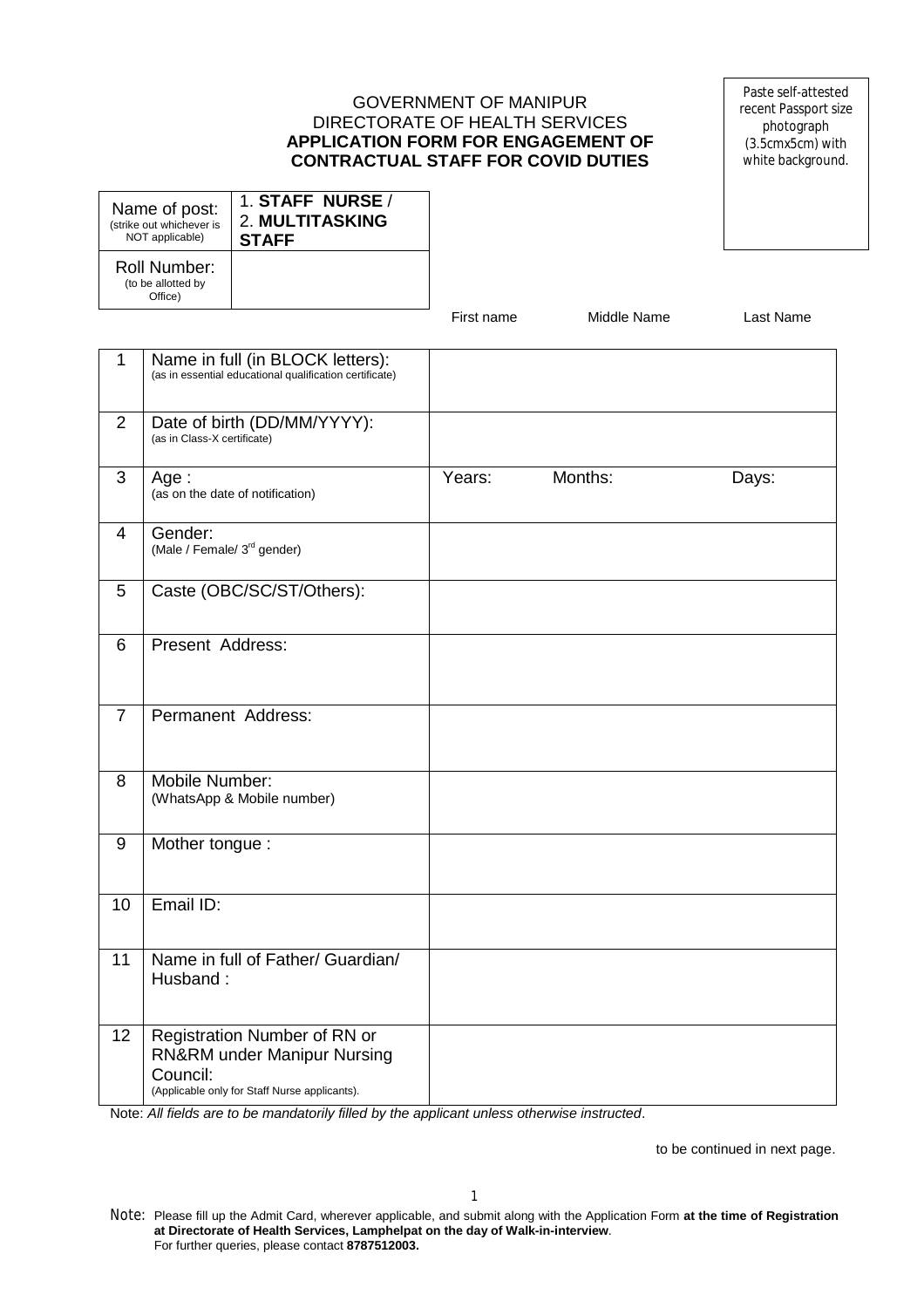## -Pg. 2-

# 13. Details of required Educational Qualifications:

| (strike out whichever is NOT applicable) |                 |          |                   |                    |            |
|------------------------------------------|-----------------|----------|-------------------|--------------------|------------|
| Examination                              | Name of Board / | Year of  | <b>Full Marks</b> | <b>Total Marks</b> | Percentage |
| Passed.                                  | University.     | passing. | (full course)     | obtained (in       | of Marks   |
|                                          |                 |          |                   | full course)       | obtained.  |
| Class-X.                                 |                 |          |                   |                    |            |
| (for MTS)                                |                 |          |                   |                    |            |
| *GNM.                                    |                 |          |                   |                    |            |
| (for Staff Nurse)                        |                 |          |                   |                    |            |
| *B.Sc.Nursing.                           |                 |          |                   |                    |            |
| (for Staff Nurse)                        |                 |          |                   |                    |            |
| *M.Sc.Nursing.                           |                 |          |                   |                    |            |
| (for Staff Nurse)                        |                 |          |                   |                    |            |

\*for staff nurse, **% marks obtained in the best performed course** (GNM/ BSc.Nsg/ MSc.Nsg) will be considered.

# 14. # Details of Work Experience in hospitals (50-bedded or above).

| Name of Hospital (50-bedded or above) | Number of completed years of work experience. |
|---------------------------------------|-----------------------------------------------|
|                                       |                                               |
|                                       |                                               |
|                                       |                                               |

# Applicable only for Staff Nurse Applicants.

|   | Check list of self-attested photo copies to be enclosed<br>(in the following order):                                                     | Please tick whichever is<br>applicable. |
|---|------------------------------------------------------------------------------------------------------------------------------------------|-----------------------------------------|
|   | Class-X Certificate (showing date of birth)& Marks Statement.                                                                            |                                         |
| 2 | GNM / B.Sc.Nsg./M.Sc.Nsg. course (any one): Pass Certificate & Marks<br>Statement. (showing marks obtained in the best performed course) |                                         |
| 3 | Caste Certificate (issued NOT before one year), if applicable.                                                                           |                                         |
| 4 | A-Grade Nurse (RN or RN & RM) Registration Certificate issued by the<br><b>Manipur Nursing Council.</b>                                  |                                         |
| 5 | Work Experience Certificate(s) issued by hospitals (50-bedded or<br>above).                                                              |                                         |
|   | (showing number of completed years of work experiences)                                                                                  |                                         |
| 6 | 2 self-attested PP size photographs (1 each to be pasted in Application                                                                  |                                         |
|   | form & Admit Card).                                                                                                                      |                                         |

## 15. SELF DECLARATION :

I, …………………………………………………………., undertake and certify that the foregoing information is correct and complete to the best of my knowledge and belief; and I shall be responsible and may be prosecuted for wilfully submitting wrong or fabricated information, if there is any.

Place: ……………………………. Date: …………………………….. Signature in full of the Candidate.

Note: Fill up the Admit Card and submit along with the Application form at the time of registration.

Note: Please fill up the Admit Card, wherever applicable, and submit along with the Application Form **at the time of Registration at Directorate of Health Services, Lamphelpat on the day of Walk-in-interview**. For further queries, please contact **8787512003.**